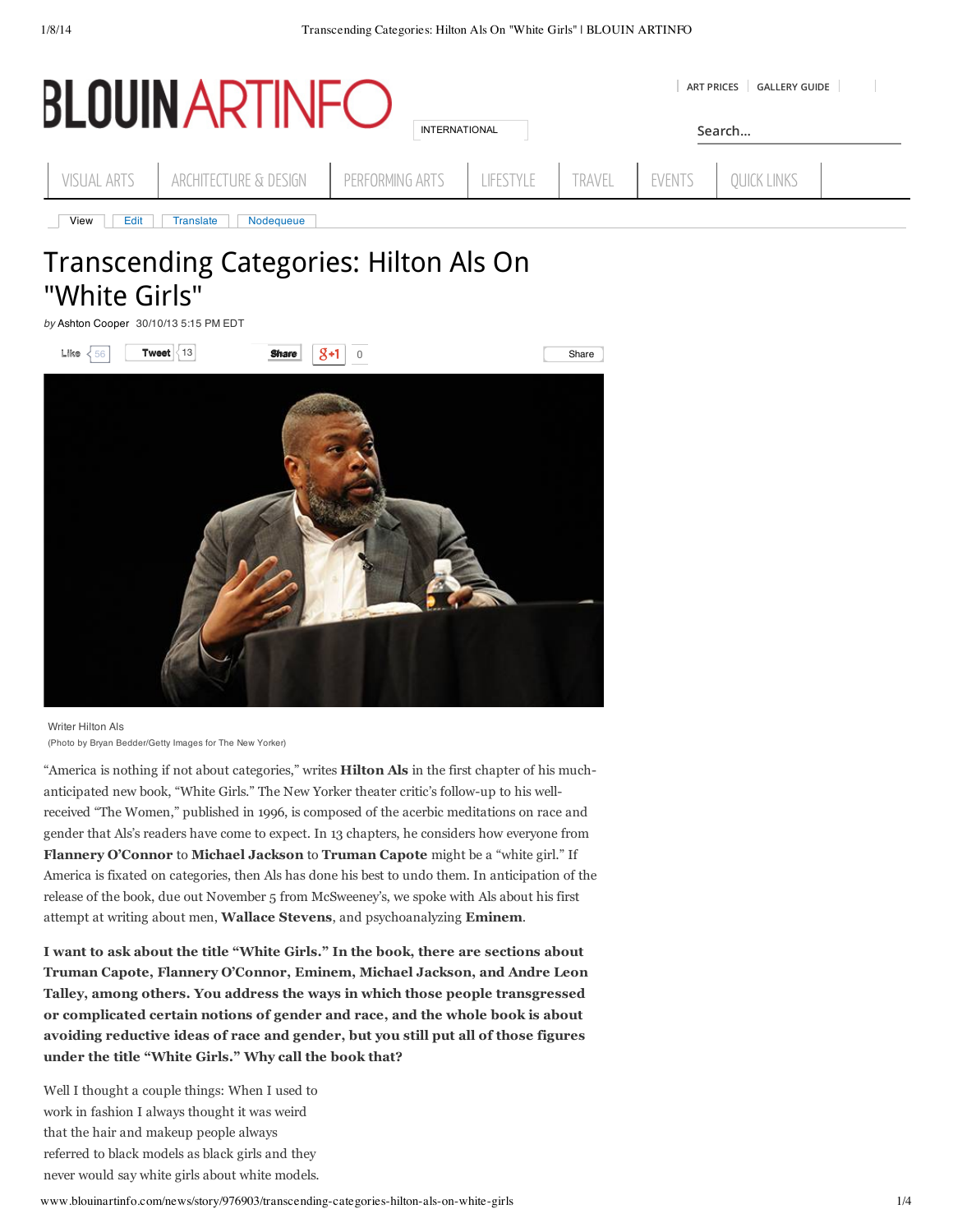#### 1/8/14 Transcending Categories: Hilton Als On "White Girls" | BLOUIN ARTINFO

So, one of the things that I thought was, why don't we take this figure who appeals in various worlds and how would the characters relate to this person if we called her a white girl? Would it be incendiary? Would it be not noticeable? And then another thing I thought was that a lot of books tell us about themselves before we've read them. There's Richard Wright's "Black Boy," there's "Invisible Man," and there's James Weldon Johnson's "The Autobiography of an Ex-Colored Man." And these are all books about race that tell us before you even get into the



book that it's about race. What if we had a book that was called "White Girls" where that person or that figure was tangential enough or central to some of the stories? I'm not saying that the characters in the book are all white girls. I wanted the white girl to be the pivot for the characters and associations and issues but not necessarily be central. In a way the only three who are really central to that idea are Flannery O'Connor, Truman Capote, and Vivien Leigh. Oh, and Louise Brooks. So it's four people out of 12. The title really started with black women being called black girls and wanting to reverse that.

**There's a sentence in the first essay that really clearly lays out the way the book is pushing against categorization. You write, "We were, in short, colored male Americans, a not easily categorizable quantity that annoyed most of our countrymen, black and white, male and female alike, since America is nothing if not about categories."**

That's exactly right. That's really it. That's the book in a nutshell. And one of the things about that whole first chapter — everything that happens in the book is mentioned in that chapter.

# **And on the topic of categorization, the book is not exactly a collection of essays, it's not exactly a memoir. How would you categorize it? Was it important to you that it did defy categorization?**

I really thought of it as a novel in a weird way. The way that Faulkner in "Go Down, Moses" had seven chapters and each story was different, but they were about a place. I really think of it as a novel that's about thinking, if that makes any sense at all. I really thought it was a novel about thinking and perception and those ideas were being expressed by these various characters. Do you think it would be annoying to people that they can't categorize it?

# **I guess it depends on what people you're talking about. Maybe for people who are trying to quickly write something about it, yes.**

A blurb, yeah.

# **Exactly. This book is significantly longer than your first book, "The Women," which came out in the late '90s. Was it difficult to write a follow up? Were there things you wanted to say this time that weren't included last time?**

That's a good question, because what was happening that was very odd was that I was writing two books at once. I felt very much that I had to write this book in order to get to maleness, because I had never really written about men before. That first piece where I talk about male friendship was a huge undertaking for me because I had never really written about men.

## **So that first essay was your first attempt at writing something about men?**

Yeah.

### **When did you start working on it?**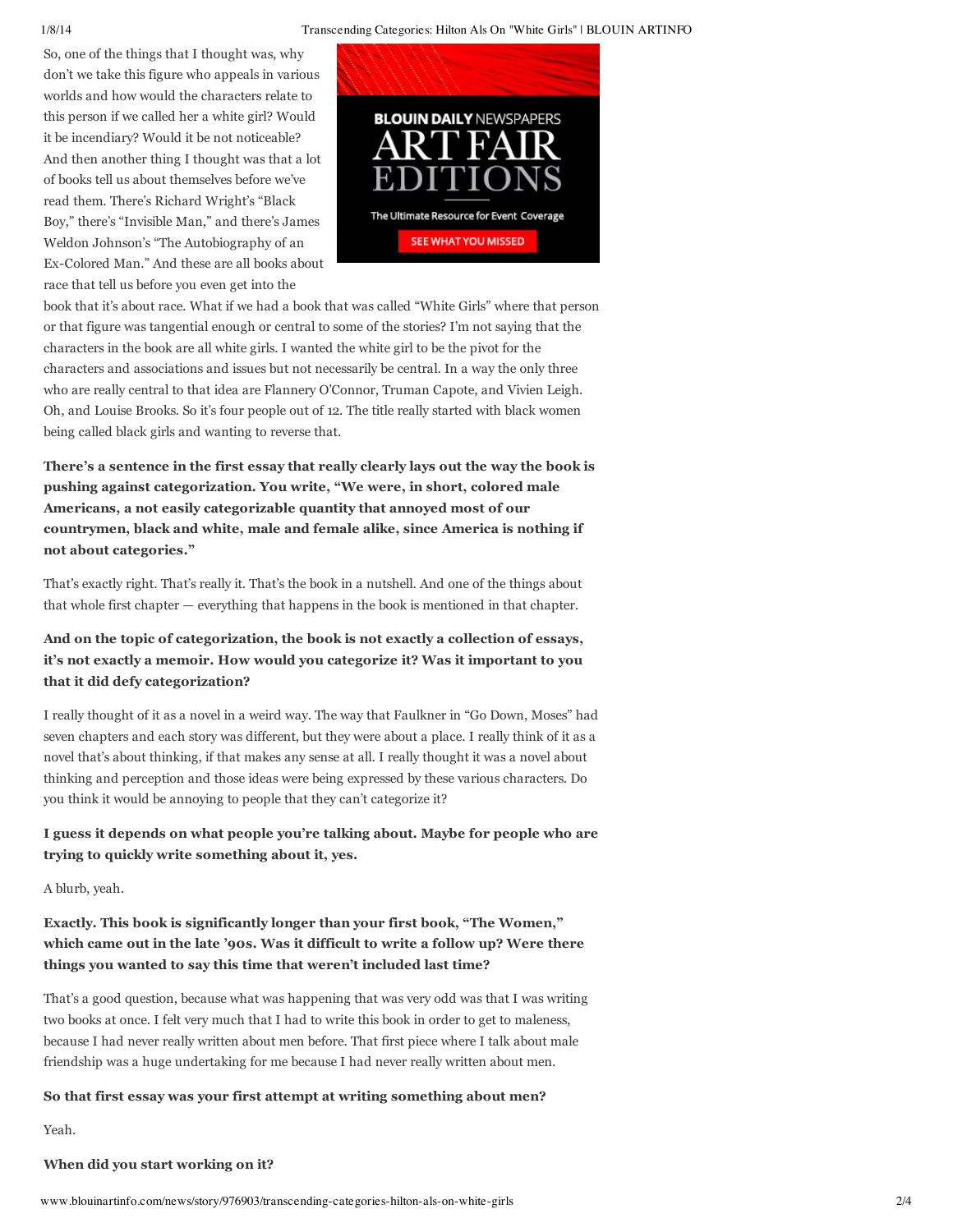#### 1/8/14 Transcending Categories: Hilton Als On "White Girls" | BLOUIN ARTINFO

It took about eight months to write. The thinking takes longer than the writing and I'm a writer by draft. So, I just have to write through in order to understand where I'm going.

#### **Some pieces had been previously published elsewhere, right?**

Yeah, some of them.

### **And did you rewrite them significantly?**

I rewrote, for instance, the Truman Capote significantly. I felt in order to make the book more of a whole I would have to rewrite certain things. The things that I rewrote were really the Truman Capote, the Eminem. It's interesting — the things that I had to rewrite were about men.

#### **Why?**

I think because I grew up in a family of women and I never really had any close male friends until high school. So it's just cultural and psychological.

**Yeah. Both your mother and Malcom X's mother, Louise Little, figure heavily in both this book and "The Women." I know you're thinking through this idea of the "negress." But I'm wondering, why have those women been such important subjects in your writing?**

I think that the biggest influence of my life emotionally was my mother. I think there's more literature to be written about mothers and daughters and mothers and sons. Also, I think her influence really was about encouraging a kind of empathetic strain. So I just always feel that I'm talking to her. She was the first person I showed my writing to and she was the first person whose opinion really meant something to me and it still does.

**There's a section I really like where you quote a Wallace Stevens poem and you write, "his white girl was actually, 'This mechanism, this apparition,'/suppose we call it Projection A."**

That's a great poem.

**Yes, and you talk about Diana Vreeland as a projection. Then later on you talk about the photograph of Capote reclining and that brought me back to the idea of a person as a projection. When I read that I was thinking about the concept of woman as image. Where you thinking about that at all?**

I don't think I was conscious of it. But I don't see how it could be avoidable really, because of the ways in which women are perceived. And I am a man so there would definitely be ways of perceiving them visually. I think that women are looked at. It's really interesting, that whole dynamic of being looked at, isn't it?

**Right. And you do really focus on what people look like and what their image is, but the book is also about plunging below that exterior. In the Eminem essay you psychoanalyze him, which is funny because who has taken the time to psychoanalyze Eminem?**

Right. It's sort of outrageous that this person would even exist. I completely agree with you. Here's the thing — how are we supposed to know anything about other people ourselves if we don't [pass] the limitations? Then we're just always doing the same thing. We're operating under the same prejudices. And it sounds corny, but it's real. We have to get past whatever ideas we bring to other human beings. I think that's the work of being a thinking person.

| Tweet $\vert$ 13<br>$\frac{1}{56}$<br>Like                     | <b>Share</b> | $Q+1$ | Share |
|----------------------------------------------------------------|--------------|-------|-------|
| <b>TAGS</b> Performing Arts Theater & Dance News Ashton Cooper |              |       |       |